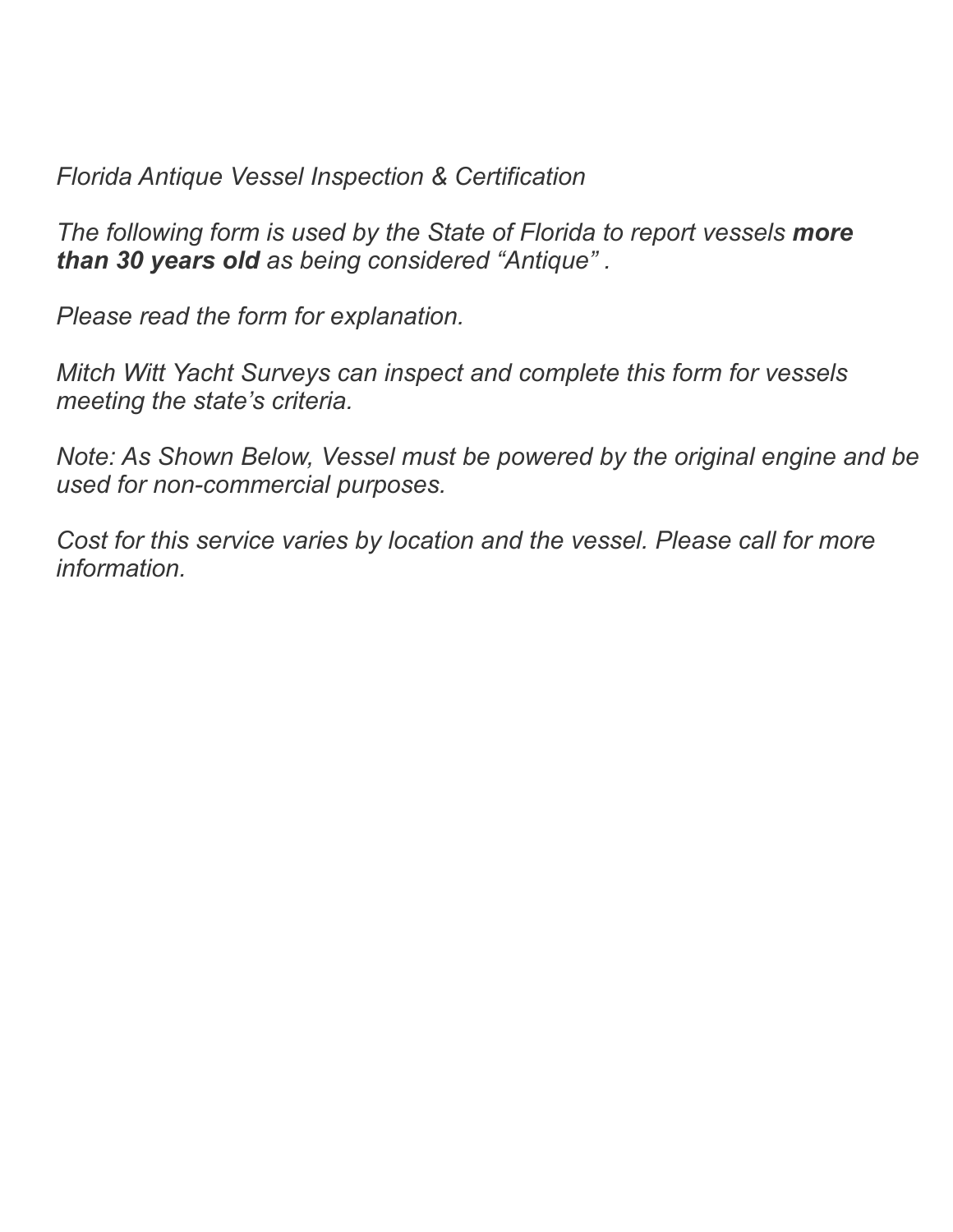### **DEPARTMENT OF HIGHWAY SAFETY AND MOTOR VEHICLES CERTIFICATION FOR AN ANTIQUE VESSEL REGISTRATION**

# **TO OBTAIN AN ANTIQUE VESSEL REGISTRATION, SUBMIT THIS CERTIFICATION FORM TO YOUR LOCAL TAX COLLECTOR OFFICE**

## **www.flhsmv.gov/offices/**

**OR** 

**FOR AN ANTIQUE DECAL (See item 2. on the reverse side of form)** 

**MAIL TO: Department of Highway Safety and Motor Vehicles 2900 APALACHEE PARKWAY, MS# 72 NEIL KIRKMAN BUILDING TALLAHASSEE, FLORIDA 32399** 

**Section 328.72(2)(a), Florida Statutes, provides for antique vessels to be exempt from the annual base registration fee. Upon receipt of this certification form, which must be completed by the owner or a licensed marine surveyor, the county can issue a registration certifying the exempt status. After application for the antique status is made, future renewals and state decals will be issued upon payment of service fees. To qualify for the antique status, the vessel must meet the following requirements:** 

- **A. Powered by its original type power plant**
- **B. Used for non-commercial purposes**
- **C. Vessel must be at least 30 years old**

**NOTE: See definitions on reverse side**.

|                |      | hereby certify that the vessel               |
|----------------|------|----------------------------------------------|
| described as a | Year | registered as<br>Manufacturer                |
| FL             |      | meets the definition of an Antique Vessel as |

stated in Section 328.72(2)(a), Florida Statutes.

# **UNDER PENALTIES OF PERJURY, I DECLARE THAT I HAVE READ THE FORGOING DOCUMENT AND THAT THE FACTS STATED IN IT ARE TRUE.**

| <b>Signature of Owner</b>     | Date         |     | <b>Signature of Licensed Marine Surveyor</b> | Date |
|-------------------------------|--------------|-----|----------------------------------------------|------|
| Name of Owner (Print or Type) |              |     |                                              |      |
| <b>Mailing Address</b>        |              |     |                                              |      |
| <b>City</b>                   | <b>State</b> | Zip |                                              |      |

**www.flhsmv.gov**